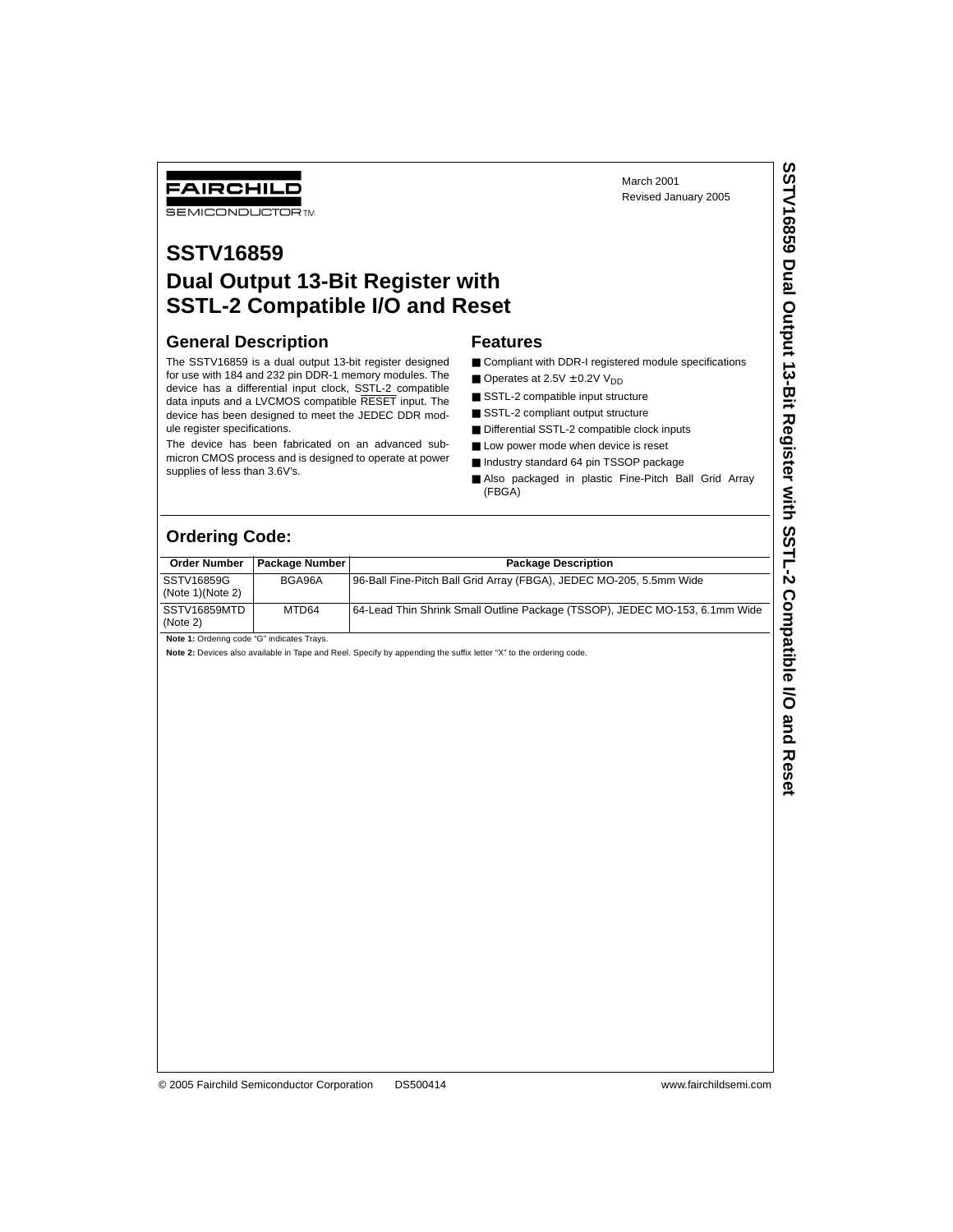# SSTV16859 **SSTV16859**

**Connection Diagrams**

#### **Pin Assignment for TSSOP**  $Q_{13A}$  $64$ V<sub>DDQ</sub>  $\overline{1}$  $Q_{12A}$  –  $\vert$  2 63  $-$  GND  $Q_{11A}^{12A}$  $\frac{D_{13}}{D_{12}}$ 3 62  $Q_{10A}$ 4 61  $\mathsf{Q}_{\mathsf{GA}}$  $\overline{5}$ 60  $\vee$ <sub>DD</sub>  $V_{DDQ}$ - V<sub>DDQ</sub><br>- V<sub>DDQ</sub> 6 59 GND | 7 58  $\frac{6}{11}$  $Q_{8A}$ - $|8$ 57  $-0.11$ <br> $-0.10$ <br> $-0.9$  $\frac{Q_{7A}^{0.7}}{Q_{2.6}}$ 56 | 9  $Q_{\text{BA}}$   $Q_{\text{BA}}$   $Q_{\text{BA}}$   $Q_{\text{BA}}$   $Q_{\text{BA}}$  $10$ 55 11 54  $-$  GND  $12$ 53  $-{\frac{5}{6}}$ <br> $-{\frac{5}{6}}$ 13 52  $Q_{2A}$  –<br>GND – – RESET<br>– GND<br>– CK  $|14$ 51 15 50  $Q_{1A}$ 16 49  $^{0}_{13B}$ - $|17$ 48 – ск  $V_{DDQ}$  – 18 47 V<sub>DDQ</sub> - <sup>VDDQ</sup><br>- V<sub>DD</sub><br>- VREF 19 46  $\frac{Q_{11B}}{Q_{12B}}$  = 20 45  $Q_{10B}$  $-D_6$ 21 44  $Q_{9B}$  - 22 43 – GND  $Q_{\text{BB}}$  - 22<br>  $Q_{\text{7B}}$  - 24<br>  $Q_{\text{6B}}$  - 25 42  $-$  D<sub>5</sub> 41  $-D_4$  $- \frac{54}{9}$ <br>- GND 40  $GND -$ 26 39  $V_{DDQ}$ 27 38 V<sub>DDQ</sub>  $-$ Y<sub>DD</sub>  $Q_{5B}$  28 37  $Q_{AB} = 29$ <br>  $Q_{3B} = 30$ <br>  $Q_{2B} = 31$  $\frac{D_L}{D_2}$ 36 35 34  $-$  GND  $Q_{1B}$ 32  $33<sup>°</sup>$ V<sub>DDQ</sub> **Pin Assignment for FBGA**  $1 2 3 4 5 6$ 000000  $\triangleleft$ മ 000000  $\circ$ 000000  $\Omega$ 000000 Щ 000000 000000  $\mathbf{u}$ 000000  $\circ$ 000000  $\pm$  $\overline{\phantom{a}}$ 000000  $\geq$ 000000  $\overline{\phantom{a}}$ 000000 Σ 000000  $\overline{z}$ 000000  $\mathbf{a}$ 000000  $\mathrel{\mathsf{c}}$ 000000 000000  $\vdash$

**(Top Thru View)**

#### **Pin Descriptions**

| <b>Pin Name</b>        | <b>Description</b>                          |
|------------------------|---------------------------------------------|
| $Q_{1A} - Q_{13A}$     | <b>SSTL-2 Compatible Register Outputs</b>   |
| $Q_{1B}$ - $Q_{13B}$   |                                             |
| $D_1 - D_{13}$         | SSTL-2 Compatible Register Inputs           |
| <b>RESET</b>           | Asynchronous LVCMOS Reset Input             |
| СK                     | Positive Master Clock Input                 |
| $\overline{\text{CK}}$ | Negative Master Clock Input                 |
| $V_{REF}$              | Voltage Reference Pin for SSTL level inputs |
| V <sub>DDQ</sub>       | Power Supply Voltage for Output Signals     |
| V <sub>DD</sub>        | Power Supply Voltage for Inputs             |
| <b>NC</b>              | <b>Electrically Isolated No Connect</b>     |

#### **FBGA Pin Assignments**

|    | 1                            | $\mathbf{2}$                | $\overline{\mathbf{3}}$ | 4                | 5              | 6                      |
|----|------------------------------|-----------------------------|-------------------------|------------------|----------------|------------------------|
| Α  | NC.                          | NC.                         | <b>NC</b>               | NC.              | NC             | <b>NC</b>              |
| в  | $Q_{12A}$                    | $Q_{13A}$                   | <b>GND</b>              | <b>GND</b>       | <b>NC</b>      | <b>NC</b>              |
| C  | $Q_{10A}$                    | $Q_{11A}$                   | GND                     | GND              | <b>NC</b>      | NC.                    |
| D  | $Q_{8A}$                     | $Q_{9A}$                    | V <sub>DDQ</sub>        | V <sub>DDQ</sub> | $D_{13}$       | $D_{12}$               |
| Е  | ${\sf Q}_{\sf 6A}$           | $\mathsf{Q}_{\mathsf{7A}}$  | V <sub>DDQ</sub>        | $V_{DD}$         | $D_{11}$       | $D_{10}$               |
| F. | $\mathrm{Q}_{4\mathrm{A}}$   | $\mathsf{Q}_{5\mathsf{A}}$  | $V_{DDQ}$               | V <sub>DD</sub>  | $\mathsf{D}_9$ | $D_8$                  |
| G  | $\mathsf{Q}_{\mathsf{2A}}$   | ${\sf Q}_{3{\sf A}}$        | <b>GND</b>              | <b>GND</b>       | $\mathsf{D}_7$ | <b>RESET</b>           |
| н  | $\mathsf{Q}_{\mathsf{1A}}$   | $Q_{13B}$                   | <b>GND</b>              | <b>GND</b>       | NC             | $\overline{\text{CK}}$ |
| J  | ${\mathsf Q}_{\mathsf{12B}}$ | $Q_{11B}$                   | GND                     | $V_{REF}$        | <b>NC</b>      | <b>CK</b>              |
| κ  | $\mathsf{Q}_{\mathsf{10B}}$  | $\mathsf{Q}_{9\mathsf{B}}$  | V <sub>DDQ</sub>        | V <sub>DD</sub>  | NC             | <b>NC</b>              |
| L. | $\mathsf{Q}_{8\mathsf{B}}$   | $Q_{7B}$                    | V <sub>DDQ</sub>        | $V_{DD}$         | $D_5$          | $D_6$                  |
| M  | $\mathsf{Q}_{6\mathsf{B}}$   | ${\mathsf Q}_{\mathsf{5B}}$ | V <sub>DDQ</sub>        | $V_{DDQ}$        | $D_3$          | $D_4$                  |
| N  | $Q_{4B}$                     | $Q_{3B}$                    | <b>GND</b>              | GND              | $D_1$          | $\overline{D}_2$       |
| P  | $\mathsf{Q}_{\mathsf{2B}}$   | $Q_{1B}$                    | <b>GND</b>              | GND              | NC             | <b>NC</b>              |
| R  | NС                           | NC.                         | NC.                     | NC.              | <b>NC</b>      | <b>NC</b>              |
| T  | <b>NC</b>                    | NC                          | <b>NC</b>               | <b>NC</b>        | <b>NC</b>      | <b>NC</b>              |

#### **Truth Table**

| <b>RESET</b> | D <sub>n</sub>   | СK               | $\overline{\text{CK}}$ | $Q_{n}$                            |
|--------------|------------------|------------------|------------------------|------------------------------------|
|              | X or<br>Floating | X or<br>Floating | X or<br>Floating       |                                    |
| н            |                  |                  |                        |                                    |
| н            |                  |                  |                        |                                    |
|              |                  |                  |                        | $\mathsf{Q}_{\mathsf{n}\text{-1}}$ |
| н            |                  |                  |                        |                                    |

L = Logic LOW<br>H = Logic HIGH

 $X = Don't Care but not floating unless noted$ 

↑ = LOW-to-HIGH Clock Transition ↓ = HIGH-to-LOW Clock Transition

 $Q_{n-1}$  = Output Remains in Previously Clocked State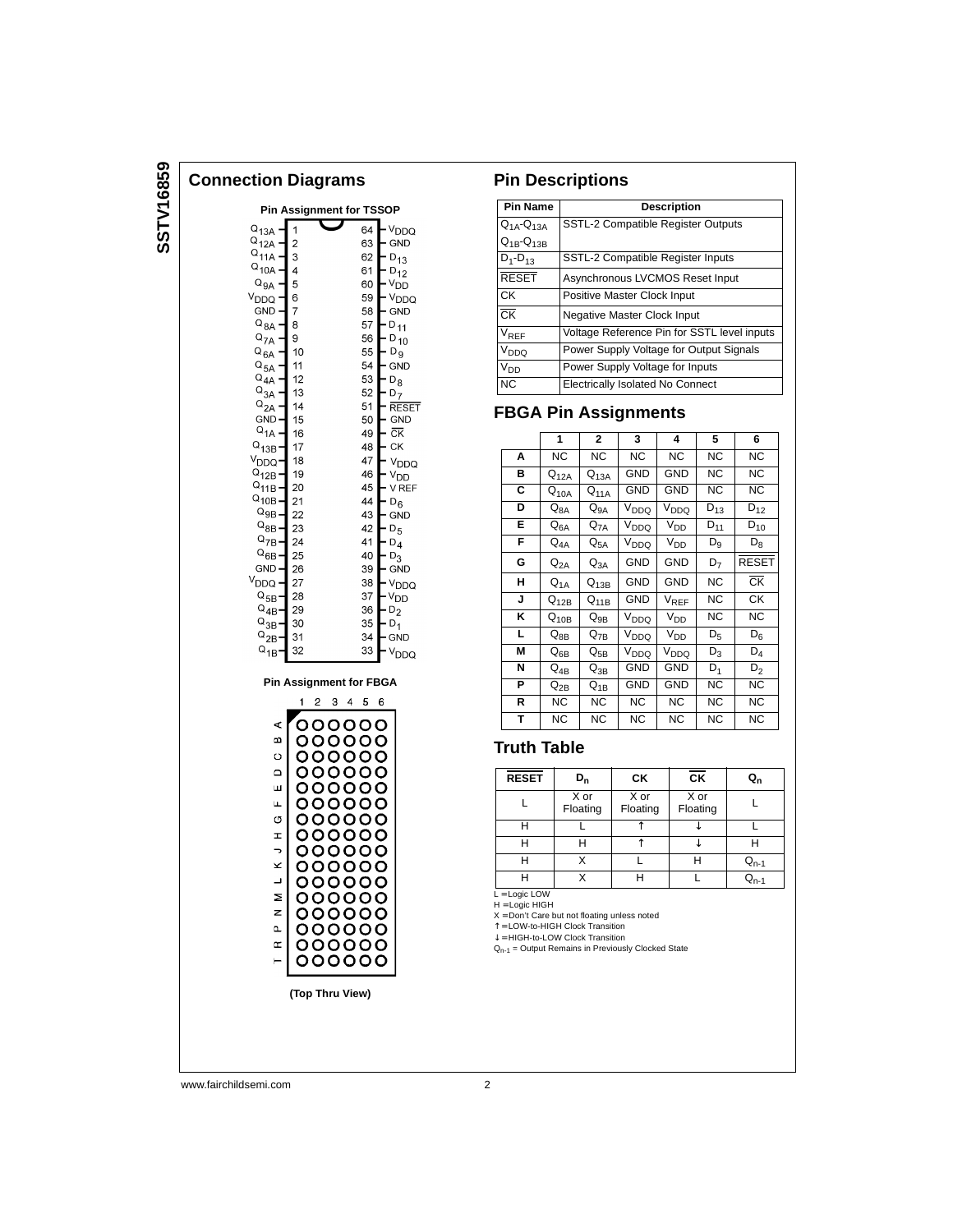#### **Functional Description**

The SSTV16859 is a 13-bit dual register with SSTL-2 compatible inputs and outputs. Input data is transferred to output data on the rising edge of the differential clock pair. When the RESET signal is asserted LOW all outputs are placed into the LOW logic state and all input comparators are disabled for power savings. Output glitches are prevented by disabling the internal registers more quickly than the input comparators. When RESET is removed, the system designer must insure the clock and data inputs to the

device are stable during the rising transition of the RESET signal.

The SSTL-2 data inputs transition based on the value of V<sub>REF</sub>. V<sub>REF</sub> is a stable system reference used for setting the trip point of the input buffers of the SSTV16859 and other SSTL-2 compatible devices.

The RESET signal is a standard CMOS compatible input and is not referenced to the  $V_{REF}$  signal.

# **SSTV16859 SSTV16859**

#### **Logic Diagram**

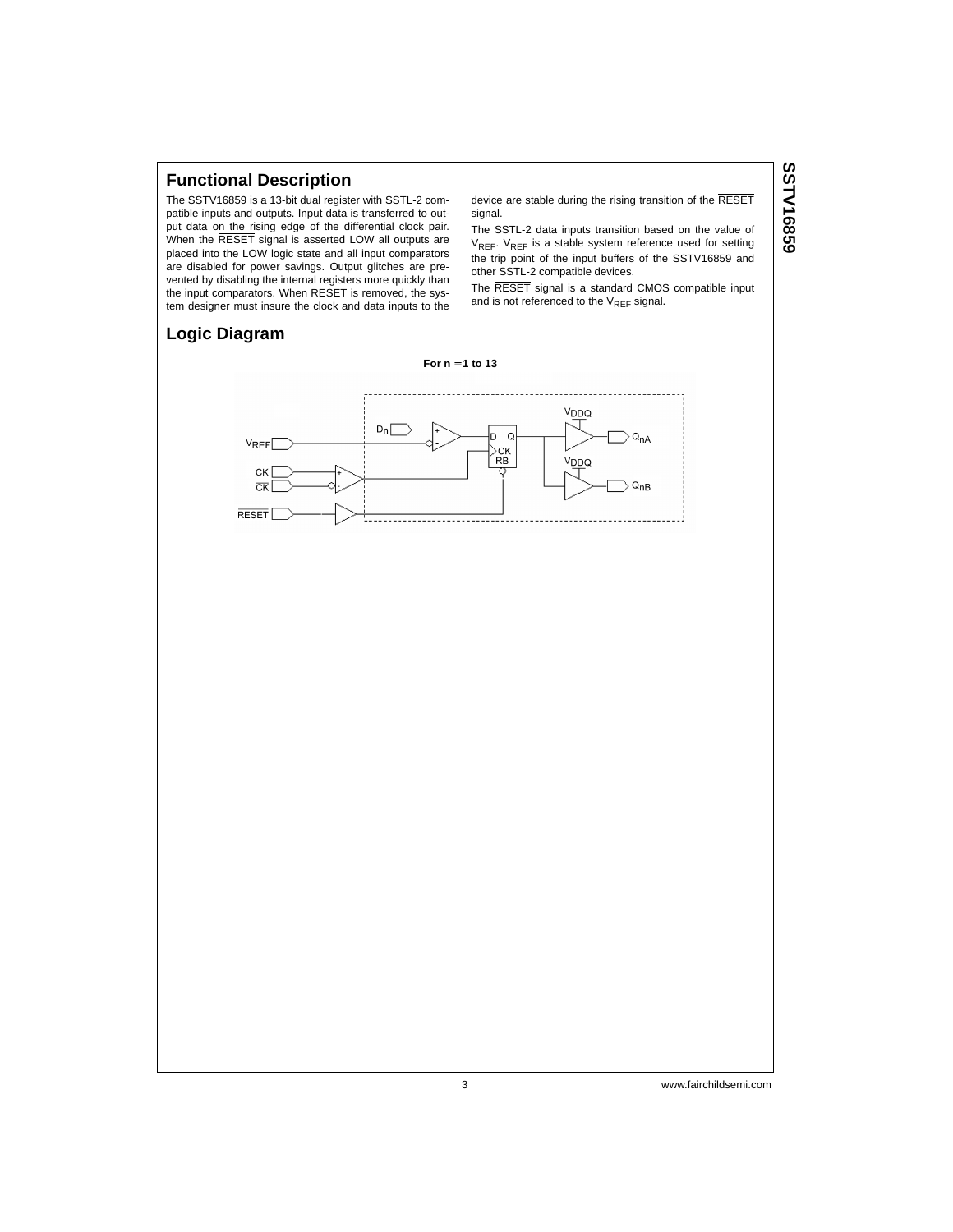### **Absolute Maximum Ratings**(Note 3) **Recommended Operating**

| Supply Voltage (V <sub>DDQ</sub> )            | $-0.5V$ to $+3.6V$                  |
|-----------------------------------------------|-------------------------------------|
| Supply Voltage (V <sub>DD</sub> )             | $-0.5V$ to $+3.6V$                  |
| Reference Voltage $(V_{RFF})$                 | $-0.5V$ to $+3.6V$                  |
| Input Voltage $(V1)$                          | $-0.5V$ to $V_{DD}$ +0.5V           |
| Output Voltage $(VO)$                         |                                     |
| Outputs Active (Note 4)                       | $-0.5V$ to $V_{DDO}$ + 0.5V         |
| DC Input Diode Current (I <sub>IK</sub> )     |                                     |
| $V_1 < 0V$                                    | $-50$ mA                            |
| $V_1 > V_{DD}$                                | $+50 \text{ mA}$                    |
| DC Output Diode Current $(I_{\cap K})$        |                                     |
| $V_{\Omega}$ < 0V                             | $-50$ mA                            |
| $V_{\Omega}$ > $V_{\text{DDO}}$               | $+50 \text{ mA}$                    |
| DC Output Source/Sink Current                 |                                     |
| (I <sub>OH</sub> /I <sub>OI</sub> )           | $+50 \text{ mA}$                    |
| DC V <sub>DD</sub> or Ground Current          |                                     |
| per Supply Pin (I <sub>DD</sub> or Ground)    | $±100$ mA                           |
| Storage Temperature Range (T <sub>sto</sub> ) | $-65^{\circ}$ C to $+150^{\circ}$ C |
| ESD (Human Body Model)                        | >7000V                              |
|                                               |                                     |

| Recommended Operating<br><b>Conditions</b> (Note 5)                          |                                   |
|------------------------------------------------------------------------------|-----------------------------------|
| Power Supply (V <sub>DDQ</sub> )                                             | 2.3V to 2.7V                      |
| Power Supply (V <sub>DD</sub> )                                              |                                   |
| <b>Operating Range</b>                                                       | $V_{DDQ}$ to 2.7V                 |
| Reference Supply                                                             |                                   |
| $(V_{REF} = V_{DDO}/2)$                                                      | 1.15 to 1.35                      |
| Termination Voltage $(V_{TT})$                                               | $V_{RFF}$ $\pm$ 40 mV             |
| Input Voltage                                                                | 0 to $V_{DD}$                     |
| Output Voltage $(V0)$                                                        |                                   |
| <b>Output in Active States</b>                                               | 0V to V <sub>DDQ</sub>            |
| Output Current I <sub>OH</sub> /I <sub>OI</sub>                              |                                   |
| $V_{DD} = 2.3V$ to 2.7V                                                      | $+20$ mA                          |
| Free Air Operating Temperature $(T_A)$                                       | $0^{\circ}$ C to +70 $^{\circ}$ C |
| Maria A. Tha BAbashira Maritime Dattagell and these contrast because thirteb |                                   |

**Note 3:** The "Absolute Maximum Ratings" are those values beyond which the safety of the device cannot be guaranteed. The device should not be operated at these limits. The parametric values defined in the "Electrical<br>Characteristics" table are not guaranteed at the absolute maximum ratings.<br>The "Recommended Operating Conditions" table will define the conditions for actual device operation.

**Note 4:** IO Absolute Maximum Rating must be observed.

**Note 5:** The RESET input of the device must be held at V<sub>DD</sub> or GND to<br>ensure proper device operation. The differential inputs must not be floating, unless RESET is asserted LOW.

### **DC Electrical Characteristics (2.3V ≤ V<sub>DD</sub> ≤ 2.7V)**

| Symbol                  | Parameter                              | <b>Conditions</b>                                     | V <sub>DD</sub> | Min              | Typ | Max              | <b>Units</b>            |  |
|-------------------------|----------------------------------------|-------------------------------------------------------|-----------------|------------------|-----|------------------|-------------------------|--|
|                         |                                        |                                                       | (V)             |                  |     |                  |                         |  |
| VIKL                    | Input LOW Clamp Voltage                | $I_1 = -18$ mA                                        | 2.3             |                  |     | $-1.2$           | $\overline{\mathsf{v}}$ |  |
| V <sub>IKH</sub>        | Input HIGH Clamp Voltage               | $I_1 = +18$ mA                                        | 2.3             |                  |     | 3.5              | $\overline{V}$          |  |
| $V_{\text{IH-AC}}$      | AC HIGH Level Input Voltage            | Data Inputs                                           |                 | $V_{REF}$ +310mV |     |                  | $\overline{V}$          |  |
| $V_{IL-AC}$             | AC LOW Level Input Voltage             | Data Inputs                                           |                 |                  |     | $V_{RFF}$ -310mV | $\overline{V}$          |  |
| $VIH-DC$                | DC HIGH Level Input Voltage            | Data Inputs                                           |                 | $V_{REF}$ +150mV |     |                  | $\overline{\mathsf{v}}$ |  |
| $V_{IL-DC}$             | DC LOW Level Input Voltage             | Data Inputs                                           |                 |                  |     | $V_{RFF}$ -150mV | $\overline{V}$          |  |
| $V_{IH}$                | <b>HIGH Level Input Voltage</b>        | <b>RESET</b>                                          | 1.7             |                  |     | $\vee$           |                         |  |
| $V_{\parallel}$         | <b>LOW Level Input Voltage</b>         | <b>RESET</b>                                          |                 |                  |     | 0.7              | $\vee$                  |  |
| $V_{ICR}$               | Common Mode Input Voltage Range CK, CK |                                                       |                 | 0.97             |     | 1.53             | $\vee$                  |  |
| $V_{I(PP)}$             | Peak to Peak Input Voltage             | CK. CK                                                |                 | 360              |     |                  | mV                      |  |
| $V_{OH}$                | <b>HIGH Level Output Voltage</b>       | $I_{OH} = -100 \mu A$                                 | 2.3 to 2.7      | $V_{DD} - 0.2$   |     |                  | V                       |  |
|                         |                                        | $I_{OH} = -16$ mA                                     | 2.3             | 1.95             |     |                  |                         |  |
| $V_{OL}$                | <b>LOW Level Output Voltage</b>        | $I_{\Omega I} = 100 \mu A$                            | 2.3 to 2.7      |                  |     | 0.2              | $\vee$                  |  |
|                         |                                        | $I_{OL}$ = 16 mA                                      | 2.3             |                  |     | 0.35             |                         |  |
| 4                       | Input Leakage Current                  | $V_1 = V_{DD}$ or GND                                 | 2.7             |                  |     | ±5.0             | μA                      |  |
| l <sub>DD</sub>         | Static Standby                         | $\overline{\text{RESET}}$ = GND, $I_{\Omega}$ = 0     |                 |                  |     | 10               | μA                      |  |
|                         | <b>Static Operating</b>                | $\overline{\text{RESET}} = V_{DD}$ , $I_{\Omega} = 0$ | 2.7             |                  |     |                  |                         |  |
|                         |                                        | $V_I = V_{IH(AC)}$ or $V_{IL(AC)}$                    |                 |                  |     | 25               | mA                      |  |
| <b>I</b> <sub>DDD</sub> | <b>Dynamic Operating Current</b>       | $\overline{\text{RESET}} = V_{DD}, I_0 = 0$           |                 |                  |     |                  |                         |  |
|                         | Clock Only                             | $V_I = V_{IH(AC)}$ or $V_{IL(AC)}$                    |                 |                  |     | 120              | µA/MHz                  |  |
|                         |                                        | CK, CK Duty Cycle 50%                                 |                 |                  |     |                  |                         |  |
|                         | <b>Dynamic Operating Current</b>       | $\overline{\text{RESET}} = V_{DD}, I_{O} = 0$         | 2.7             |                  |     |                  |                         |  |
|                         | per Data Input                         | $V_I = V_{IH(AC)}$ or $V_{IL(AC)}$                    |                 |                  |     |                  |                         |  |
|                         |                                        | CK, CK Duty Cycle 50%                                 |                 |                  |     | 15               | µA/MHz                  |  |
|                         |                                        | Data Input = $\frac{1}{2}$ Clock                      |                 |                  |     |                  |                         |  |
|                         |                                        | Rate 50% Duty Cycle                                   |                 |                  |     |                  |                         |  |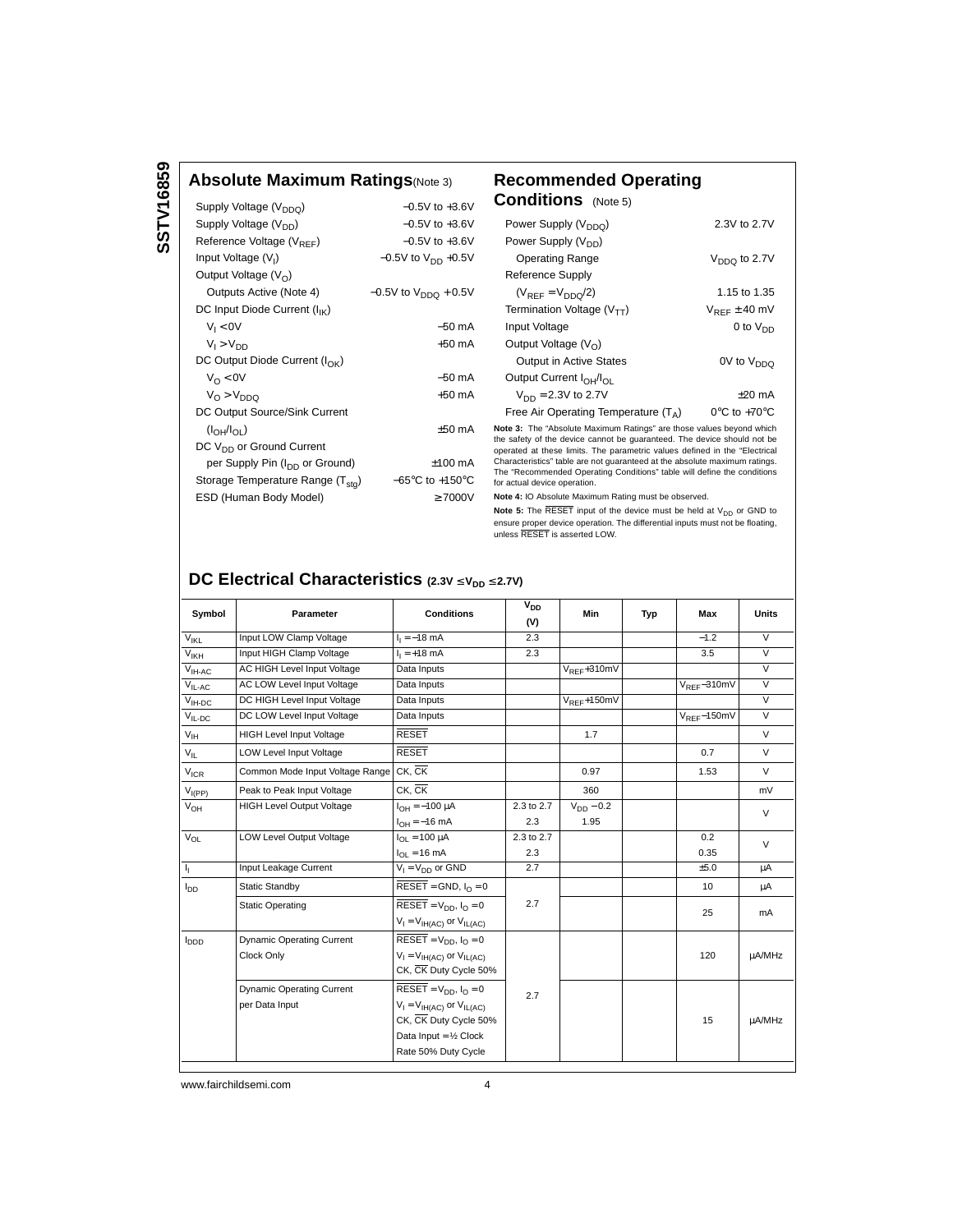### **DC Electrical Characteristics (Continued)**

| Symbol   | Parameter                 | <b>Conditions</b>                                                | V <sub>DD</sub><br>(V) | Min | <b>Typ</b> | Max | Units |
|----------|---------------------------|------------------------------------------------------------------|------------------------|-----|------------|-----|-------|
| $R_{OH}$ | Output HIGH On Resistance | $I_{OH} = -20$ mA                                                | 2.3 to 2.7             |     |            | 20  | Ω     |
| $R_{OL}$ | Output LOW On Resistance  | $I_{\Omega I} = 20 \text{ mA}$                                   | 2.3 to 2.7             |     |            | 20  | Ω     |
| $R_{OA}$ | $R_{OH}$ - $R_{OL}$       | $I_{\Omega} = 20 \text{ mA}, T_{\text{A}} = 25^{\circ} \text{C}$ | 2.5                    |     |            |     | Ω     |

# **SSTV16859 SSTV16859**

### **AC Electrical Characteristics** (Note 6)

|                               |                                                                                     |            |     |     | $T_A = 0$ °C to +70°C, C <sub>1</sub> = 30 pF, R <sub>1</sub> = 50 $\Omega$ |              |                                              |     |  |
|-------------------------------|-------------------------------------------------------------------------------------|------------|-----|-----|-----------------------------------------------------------------------------|--------------|----------------------------------------------|-----|--|
| Symbol                        | Parameter                                                                           |            |     |     | $V_{DD} = 2.5V \pm 0.2V$ ; $V_{DDO} = 2.5V \pm 0.2V$                        | <b>Units</b> |                                              |     |  |
|                               |                                                                                     |            | Min | Typ | Max                                                                         |              |                                              |     |  |
| $f_{MAX}$                     | Maximum Clock Frequency                                                             |            |     |     | 200                                                                         |              |                                              | MHz |  |
| $t_W$                         | Pulse Duration, CK, CK HIGH or LOW (Figure 2)                                       |            |     |     | 2.5                                                                         |              |                                              | ns  |  |
| $t_{\text{ACT}}$              | Differential Inputs Activation Time,                                                |            |     |     | 22                                                                          |              |                                              | ns  |  |
| (Note 7)                      | data inputs must be LOW after RESET HIGH (Figure 3)                                 |            |     |     |                                                                             |              |                                              |     |  |
| $t_{\text{INACT}}$            | Differential Inputs De-activation Time,                                             |            |     |     |                                                                             |              |                                              |     |  |
| (Note 7)                      | data and clock inputs must be held at valid levels                                  |            |     |     | 22                                                                          |              |                                              | ns  |  |
|                               | (not floating) after RESET LOW                                                      |            |     |     |                                                                             |              |                                              |     |  |
| $t_{\rm S}$                   | Setup Time, Fast Slew Rate (Note 8)(Note 9) (Figure 5)                              |            |     |     | 0.75                                                                        |              |                                              | ns  |  |
|                               | Setup Time, Slow Slew Rate (Note 9)(Note 10) (Figure 5)                             |            |     |     | 0.9                                                                         |              |                                              |     |  |
| $t_H$                         | Hold Time, Fast Slew Rate (Note 8)(Note 10) (Figure 5)                              |            |     |     | 0.75                                                                        |              |                                              | ns  |  |
|                               | Hold Time, Slow Slew Rate (Note 9) (Note 10) (Figure 5)                             |            |     |     | 0.9                                                                         |              |                                              |     |  |
| $t_{\text{REM}}$              | Reset Removal Time (Figure 7)                                                       |            |     |     | 10                                                                          |              |                                              | ns  |  |
| $t_{\rm PHL}$ , $t_{\rm PLH}$ | Propagation Delay CK, CK to Q <sub>n</sub> (Figure 4)                               |            |     |     | 1.1                                                                         |              | 2.8                                          | ns  |  |
| $t_{\rm PHL}$                 | Propagation Delay RESET to Q <sub>n</sub> (Figure 6)                                |            |     |     | 5.0<br>ns                                                                   |              |                                              |     |  |
|                               | Note 6: Refer to Figure 1 through Figure 7.                                         |            |     |     |                                                                             |              |                                              |     |  |
|                               | Note 7: This parameter is not production tested.                                    |            |     |     |                                                                             |              |                                              |     |  |
|                               | Note 8: For data signal input slew rate $\geq 1$ V/ns.                              |            |     |     |                                                                             |              |                                              |     |  |
|                               | Note 9: For data signal input slew rate $\geq$ 0.5 V/ns and < 1 V/ns.               |            |     |     |                                                                             |              |                                              |     |  |
|                               | Note 10: For CK, $\overline{\text{CK}}$ signals input slew rates are $\geq 1$ V/ns. |            |     |     |                                                                             |              |                                              |     |  |
|                               | Capacitance (Note 11)                                                               |            |     |     |                                                                             |              |                                              |     |  |
| Symbol                        | Parameter                                                                           | <b>Min</b> | Typ | Max | <b>Units</b>                                                                |              | <b>Conditions</b>                            |     |  |
| $C_{IN}$                      | Data Pin Input Capacitance                                                          | 2.2        |     | 3.2 | pF                                                                          |              | $V_{DD} = 2.5V$ , $V_1 = V_{REF} \pm 310$ mV |     |  |
|                               |                                                                                     |            |     |     |                                                                             |              |                                              |     |  |

CK,  $\overline{CK}$  - Input Capacitance 2.2 2.2 3.2 pF  $V_{DD} = 2.5V$ ,  $V_{ICR} = 1.25$ ,  $V_{I(PP)} = 360$  mV RESET 2.3 3.3 pF  $V_{DD} = 2.5V$ ,  $V_1 = V_{DD}$  or GND

**Note 11:**  $T_A = +25^\circ C$ ,  $f = 1$  MHz, Capacitance is characterized but not tested.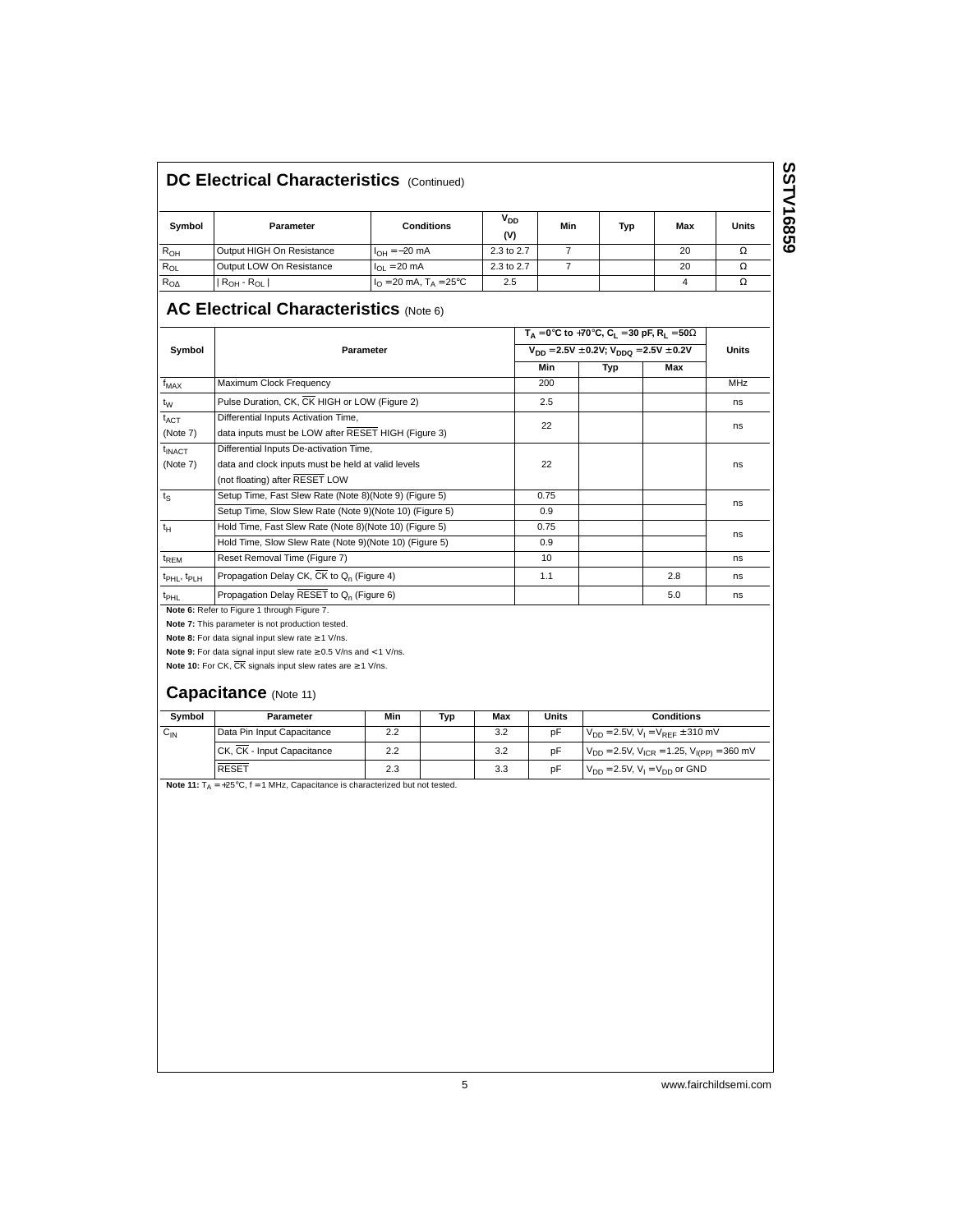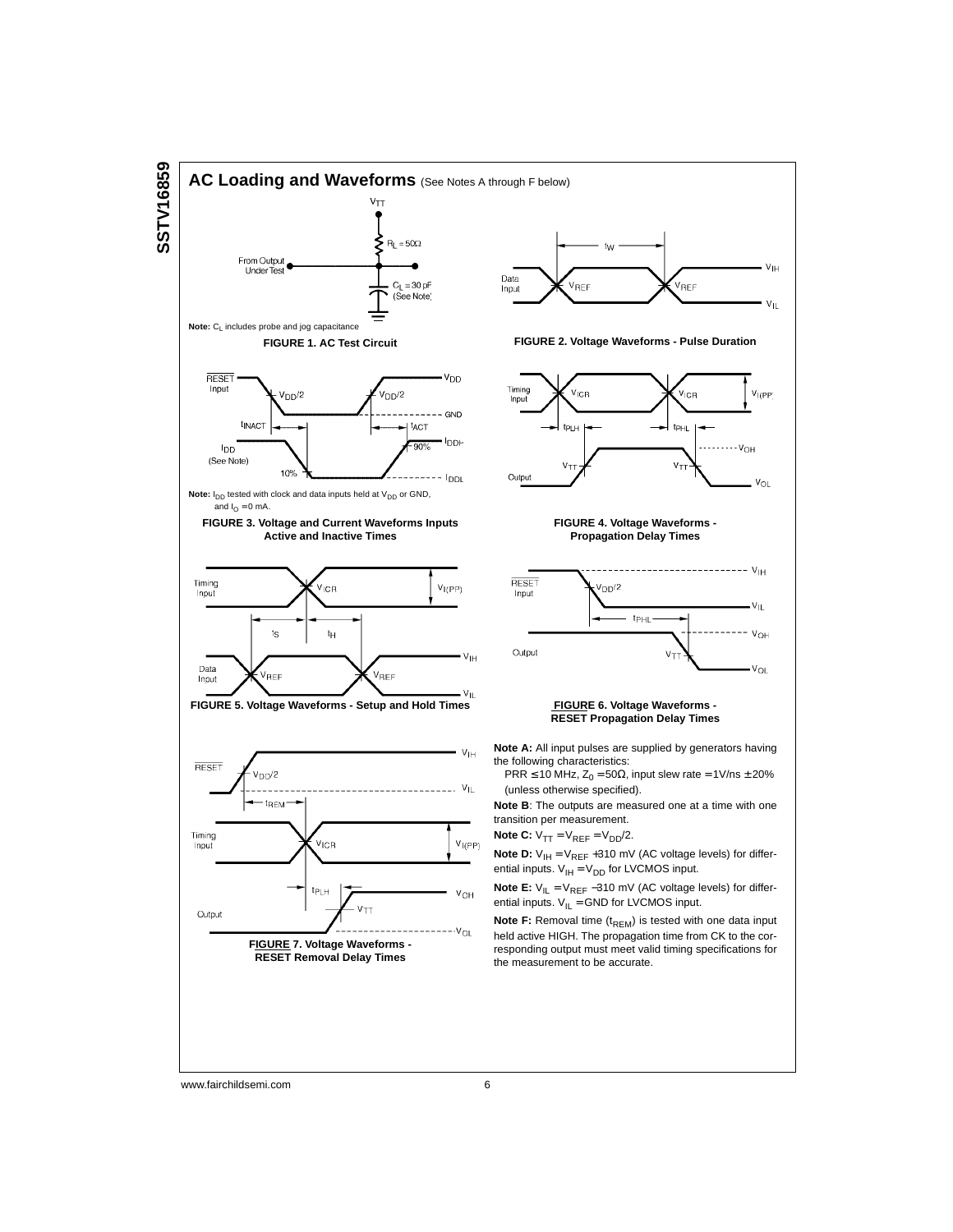

# SSTV16859 **SSTV16859**